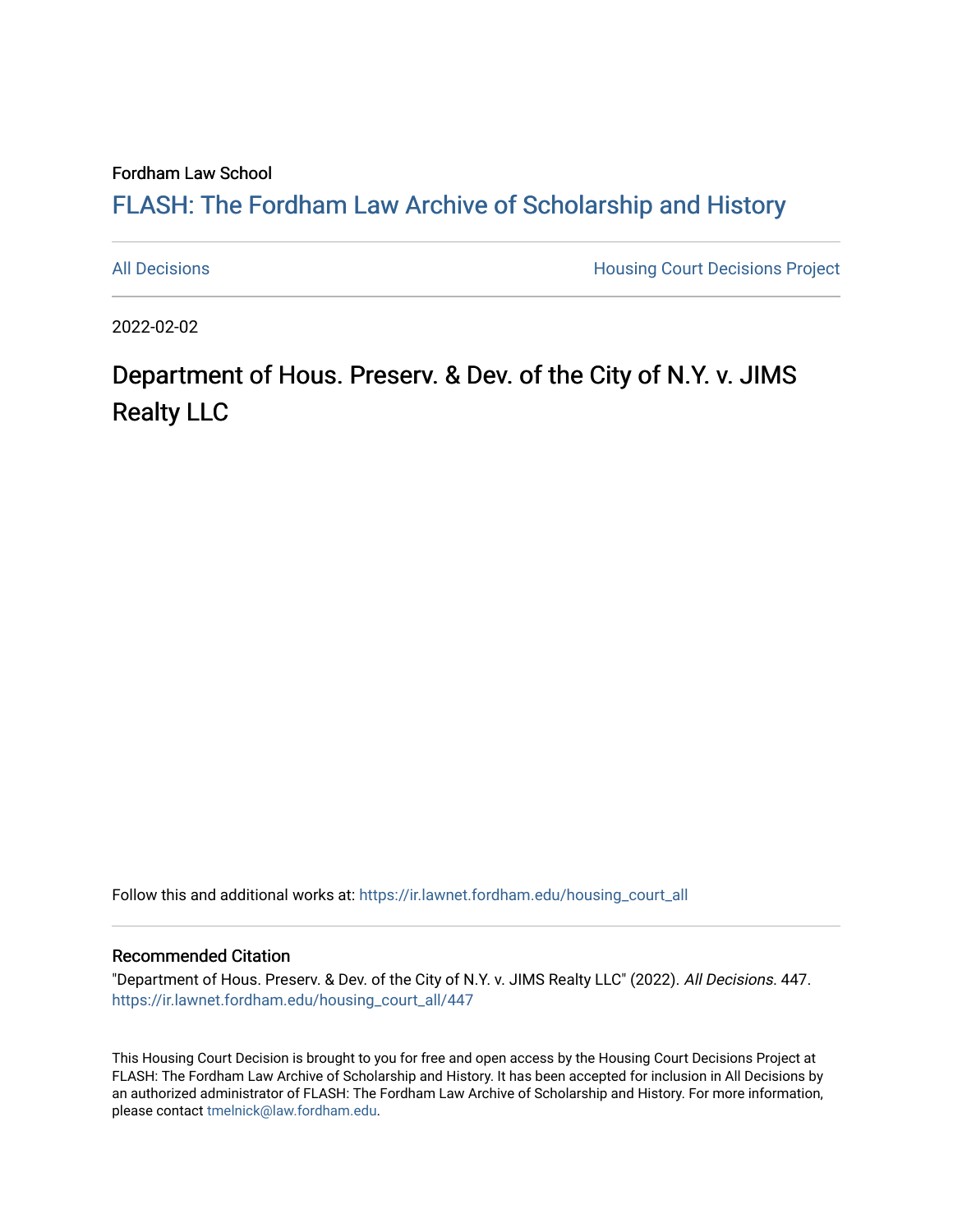| Department of Hous. Presery. & Dev. of the City of |
|----------------------------------------------------|
| N.Y. v JIMS Realty LLC                             |

2022 NY Slip Op 31539(U)

February 2, 2022

Civil Court of the City of New York, Kings County

Docket Number: Index No. 304497/2021

Judge: Jack Stoller

Cases posted with a "30000" identifier, i.e., 2013 NY Slip Op 30001(U), are republished from various New York State and local government sources, including the New York State Unified Court System's eCourts Service.

This opinion is uncorrected and not selected for official publication.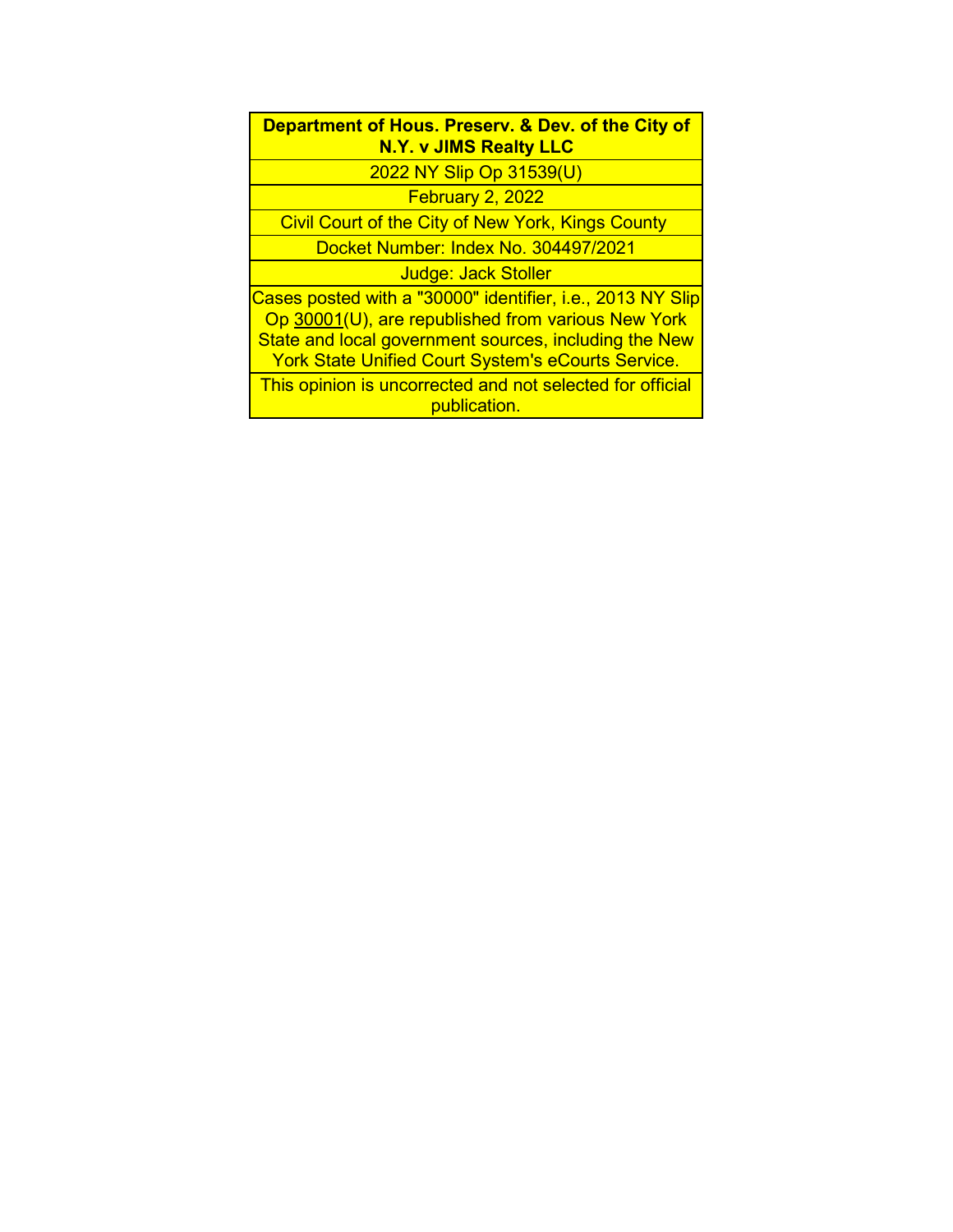# NYSCEF DOC. NO. 116 **RECEIVED NYSCEF: 02/02/2022**

#### CIVIL COURT OF THE CITY OF NEW YORK COUNTY OF KINGS: HOUSING PART Q ---------------------------------------------------------------X DEPARTMENT OF HOUSING PRESERVATION AND DEVELOPMENT OF THE CITY OF NEW YORK,

Petitioner,

Index No. 304497/2021

-against-

JIMS REALTY LLC, et al., DECISION/ORDER

Respondent.

-------------X

Present: Hon. Jack Stoller Judge, Housing Court

The Department of Housing Preservation and Development of the City of New York

("HPD") commenced this proceeding against JIMS Realty LLC ("Corporate Respondent"),

Richard Joseph ("Individual Respondent #1"), and Joseph Popack ("Individual Respondent #2"),

the respondents in this proceeding (collectively, "Respondents"), seeking an order directing that

Respondents correct violations of the New York City Housing Maintenance Code at 451

Kingston Avenue, Brooklyn, New York ("the subject premises") and civil penalties. The Court is currently in the midst of a trial on civil penalties, being held jointly with a hearing on HPD's

motion for criminal contempt. HPD rested. Respondents now move for a directed verdict with

regard to HPD's criminal contempt motion.

The basis of Respondents' motion is that they are entitled to discovery to the extent that HPD seeks criminal contempt which they had not received at the time that HPD rested.

Respondents are correct that criminal defendants are entitled to generous discovery by law, CPL §245.20(1), and that the record does not show any evidence that HPD provided Respondents with such discovery.

1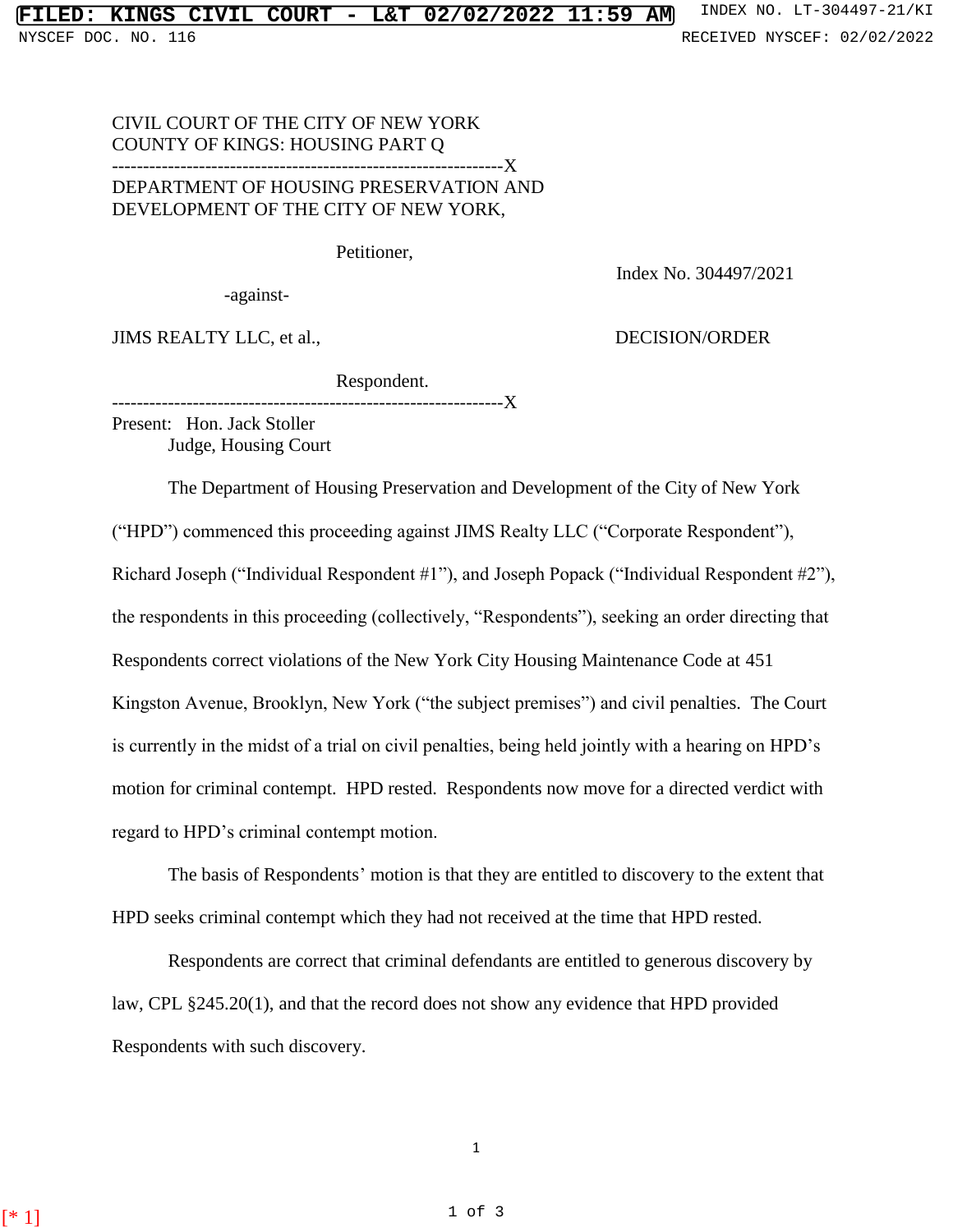However, a proceeding to punish for a criminal contempt of court arising during the trial of a civil action constitutes a civil special proceeding, Douglas v. Adel, 269 N.Y. 144, 146 (1935), to which the rules of civil procedure apply. Dep't of Hous. Pres. & Dev. v. Deka Realty Corp., 208 A.D.2d 37, 51 ( $1<sup>st</sup>$  Dept. 1995). As a civil special proceeding, the rules of civil rather than criminal procedure should govern the origination of the criminal contempt application. Dep't of Hous. Pres. & Dev. v. 24 W. 132 Equities, Inc., 137 Misc.2d 459, 461 (App. Term 1<sup>st</sup>) Dept. 1987), *aff'd without opinion*, 150 A.D.2d 181 (1 st Dept.), *appeal dismissed*, 74 N.Y.2d 841 (1989), *cert denied sub nom.* Morfesis v. Department of Hous. Preservation & Dev*.*, 493 U.S. 1078, 110 S. Ct. 1130 (1990), N.Y.C. Health & Hosp. Corp. v. Local 2507 of Dist. Council 37 of Am. Fed'n of State, etc., 139 Misc.2d 67, 69 (S. Ct. N.Y. Co. 1988). While certain attributes of a criminal case are attached to contempt proceedings under the Judiciary Law, such as right to counsel, a jury trial based on amount of the fine, and the burden of proof required for finding of contempt, N.Y.C. Dep't of Hous. Pres. & Dev. v. Outram, 160 Misc.2d 156, 158 (App. Term 2<sup>nd</sup>) Dept. 1994), with regard to discovery, CPLR Article 4 provisions apply to criminal contempt provisions. N.Y.C. Health & Hosp. Corp., supra, 139 Misc.2d at 69.

Unlike CPL §245.20(1), CPLR Article 4 discovery provisions require leave of Court in order for a party to obtain discovery. CPLR §408. As Respondents have not demonstrated on their motion that the Court has awarded them leave to obtain discovery in this matter, any absence of discovery is not a ground to deny HPD's criminal contempt motion. Accordingly, it is ordered that the Court denies Respondents' motion for a directed verdict, without prejudice to

 $\overline{a}$ 

<sup>&</sup>lt;sup>1</sup> In <u>N.Y.C. Health & Hosp. Corp.</u>, supra, the Court granted leave pursuant to CPLR  $§408$  to the party seeking criminal contempt to depose nonparty witnesses over the objections of the accused contemnor.